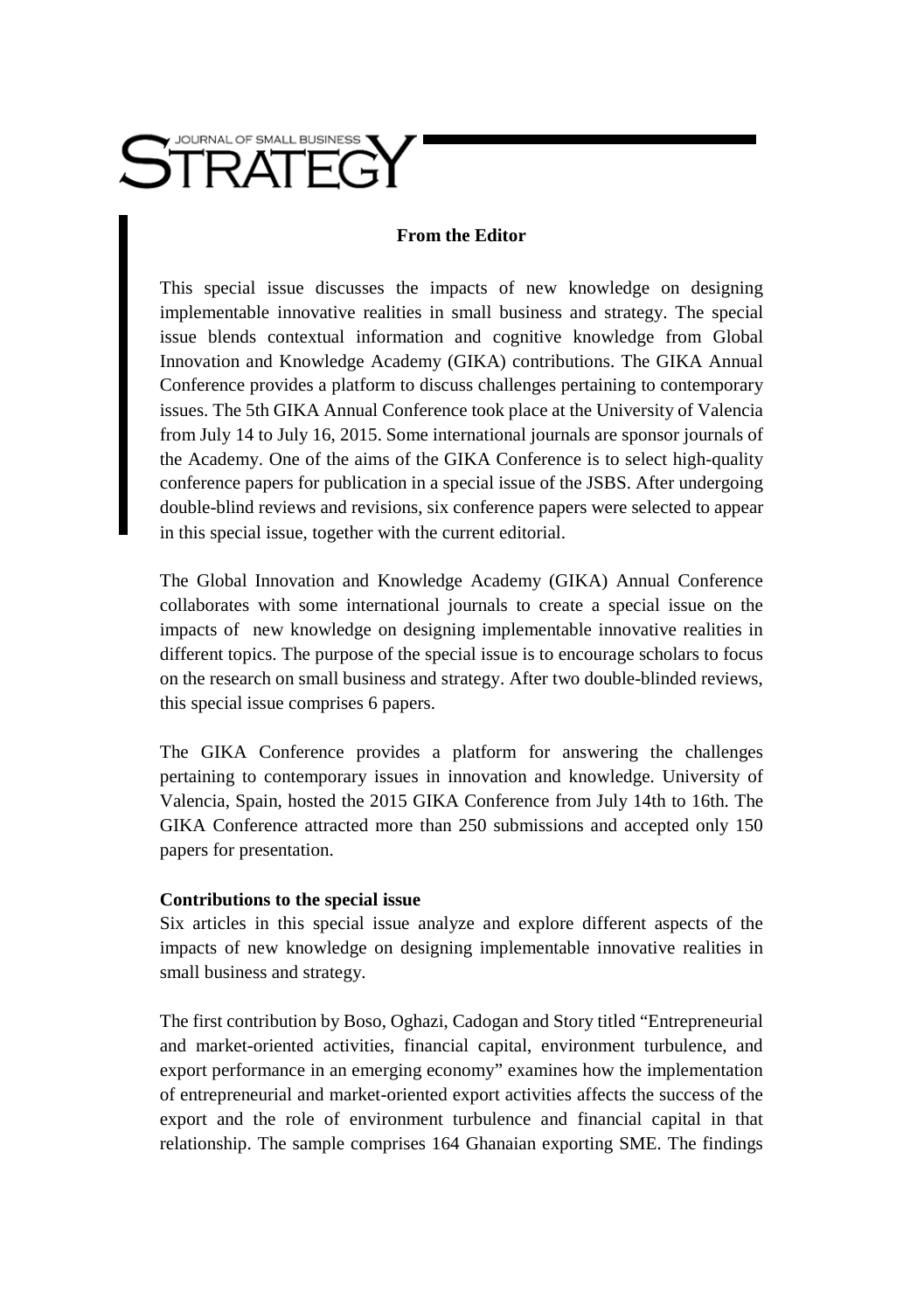evidence a positive relationship between level of entrepreneurial and market orientation and export success. Furthermore, the relationship is stronger in presence of high financial capital and environment turbulence. The study provides various managerial implications and indications regarding strategy.

In her article "Topic Evolution of Innovation Academic Researches," Lin applies a corpus-based approach to a set of 1,460 abstracts published from 1973 to 2015 in Journal of Business Research to analyze the evolution of research in innovation using WordSmith tools. This article offers interesting insights for researchers in the area and useful references for industrial practitioners.

The study by Leal, Albort-Morant, and Ribeiro-Navarrete titled "Linking market orientation, innovation and performance: an empirical study on small industrial enterprises in Spain" devises a model to empirically test the mediating role of innovation outcomes in the relationship between market orientation and business performance. The authors use PLS to validate the model. The sample comprises 145 firms from the Spanish automotive components manufacturing sector, which is essentially made of SME. The findings suggest that firms willing to be innovative must initially rely on market orientation to identify and anticipate market changes and trends and thus devise an appropriate response.

Zulu-Chisanga, Boso, Adeola, and Oghazi present "Investigating the path from firm innovativeness to financial performance: The roles of new product success, market responsiveness, and environment turbulence." The authors use data from a questionnaire to small- and medium-sized exporting firms in the United Kingdom and find that new product success is a partial mediator of the path from firm innovativeness to financial performance. The findings also evidence that environment turbulence has a weakening effect on the relationship between new product success and financial performance, whereas market responsiveness has a strengthening effect on the same relationship. The article further discusses managerial and theoretical implications of these findings.

The next contribution by Carrasco and Buendía-Martínez is titled "From the business strategy result to a source of economic development: the dual role of CSR." This study analyzes the role of Corporate Social Responsibility (CSR) from an international comparative perspective and finds that CSR acts as an interface between economic development and social change, and between levels of internationalization and business innovation. To do so, the authors apply a PLS analysis to data from the GEM APS database. The findings suggest that policy makers should emphasize CSR use by public powers which can promote its application in the business sectors.